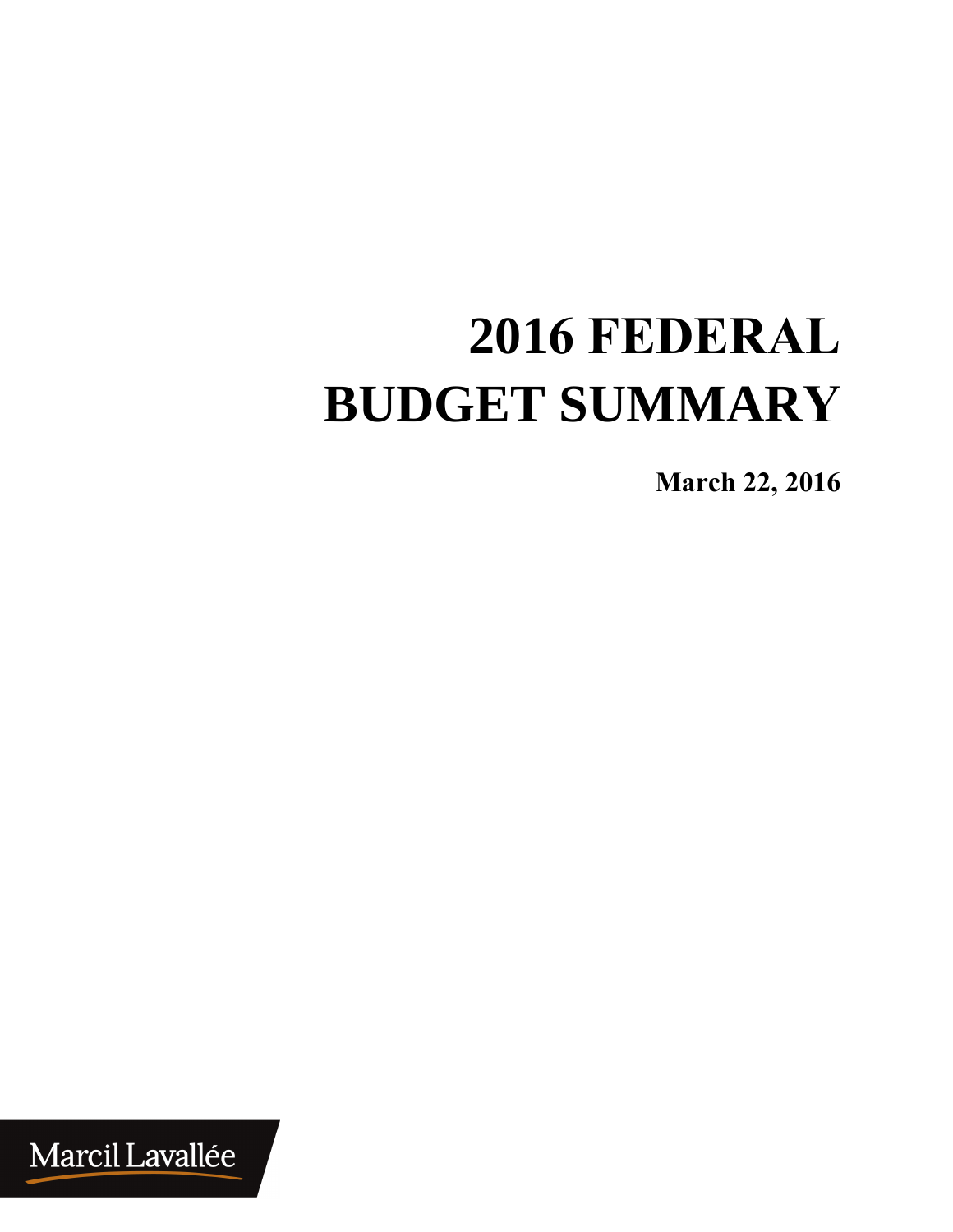# **TABLE OF CONTENTS**

[Introduction](#page-2-0)

[Personal income tax measures](#page-3-0) [Business income tax measures](#page-5-0) [International tax mesures](#page-8-0) [Sales and excise tax measures](#page-8-1) [Status of outstanding tax measures](#page-9-0) Notice to users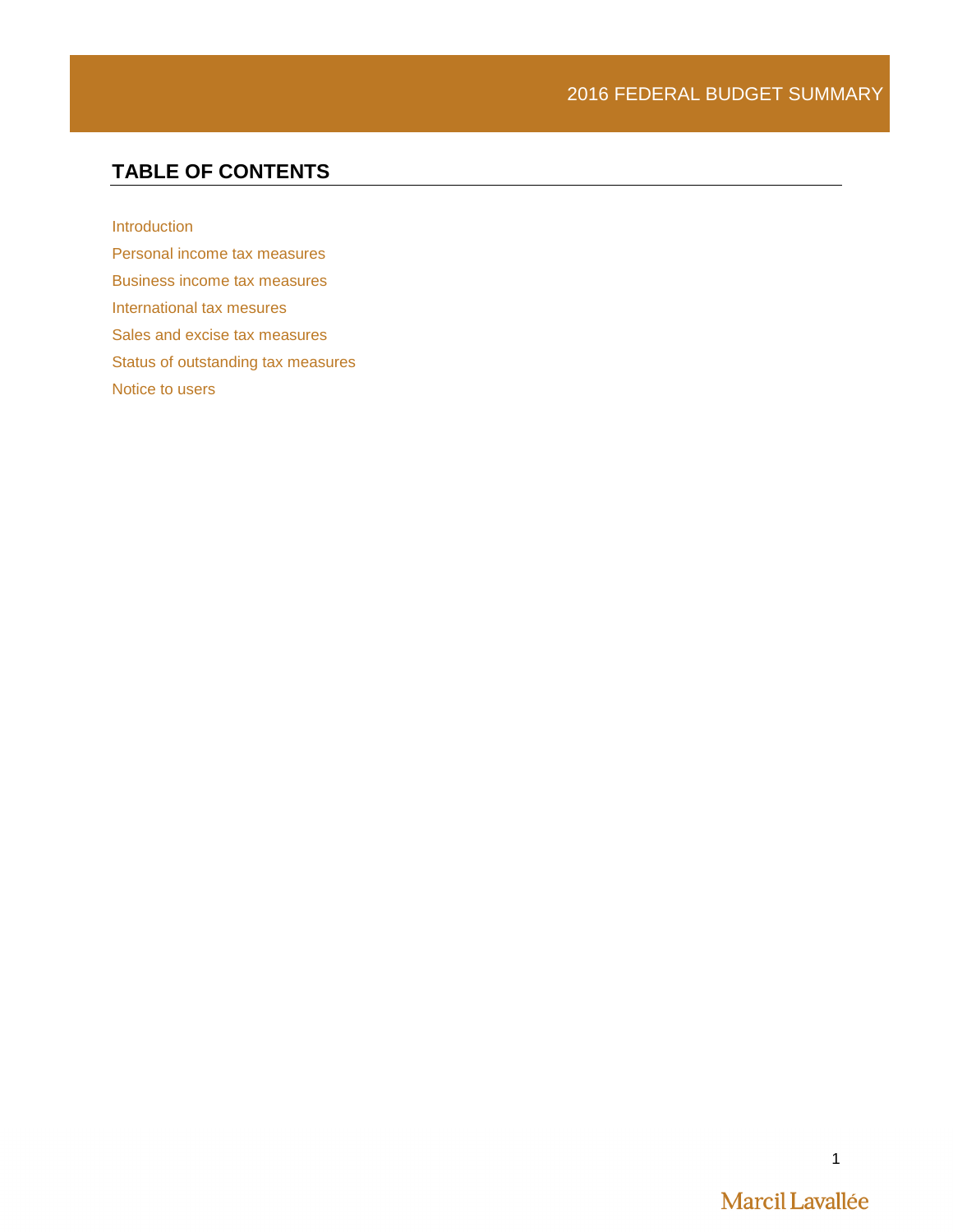# <span id="page-2-0"></span>**INTRODUCTION**

The Minister of Finance, Bill Morneau, tabled on March 22, 2016, the new Government of Canada's first federal budget, *Growing the Middle Class*, a plan that, according to the Government, takes important steps to revitalize the Canadian economy, and delivers real change for the middle class and those working hard to join it.

# **Here are the highlights of the 2016 budget.**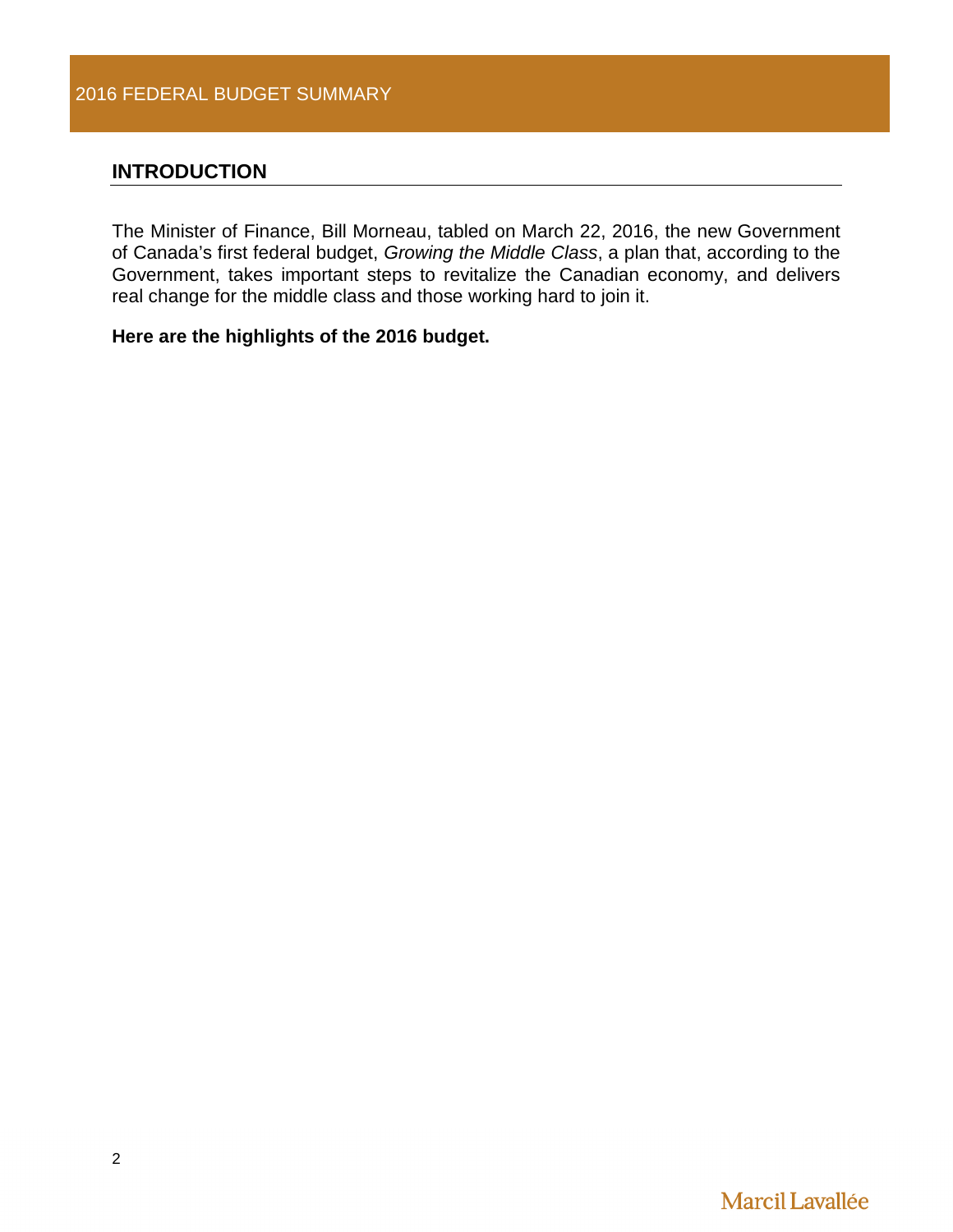# <span id="page-3-0"></span>**PERSONAL INCOME TAX MEASURES**

# **Canada child benefit**

The budget proposes to replace the Canada child tax benefit (CCTB) and Universal child care benefit (UCCB) with a new Canada child benefit (CCB).

The CCB will provide a maximum benefit of \$6,400 per child under the age of 6 and \$5,400 per child aged 6 through 17. The benefit will be phased out according to the following table.

#### **CCB phase-out rates and adjusted family net income thresholds**

|                       | Phase-out rates (%) |               |
|-----------------------|---------------------|---------------|
| Number of children    | \$30,000 to         |               |
| (for phase-out rates) | \$65,000            | Over \$65,000 |
| 1 child               | 7.0                 | 3.2           |
| 2 children            | 13.5                | 5.7           |
| 3 children            | 19.0                | 8.0           |
| 4 or more children    | 23.0                | 9.5           |

The budget proposes to continue to provide an additional amount of up to \$2,730 per child eligible for the disability tax credit.

Entitlement to the CCB from July 2016 to June 2017 will be based on adjusted family net income for the 2015 taxation year.

The rules governing the CCB will generally be based on those which apply to the CCTB. For example:

- > The CCB will be paid monthly to eligible families.
- > Amounts received will not be taxable.
- > To be eligible for the CCB, an individual must be a resident of Canada and must reside with the qualified dependant and be the parent who primarily fulfils the responsibility for the care and upbringing of the qualified dependant or be a shared custody parent.

#### **Timing of the changes to child benefits**

CCB payments under this measure will start in July 2016. The UCCB and CCTB will be eliminated for months after June 2016.

#### **Retroactive payments**

The budget proposes to allow a taxpayer to request a retroactive payment of the CCB, CCTB or UCCB in respect of a month on or before the day that is 10 years after the beginning of that month, effective for requests made after June 2016.

## **Income splitting credit**

The budget proposes to eliminate the income splitting tax credit currently offered to couples with at least one child under the age of 18 for the 2016 and subsequent taxation years.

## **Northern residents deductions**

The budget proposes to increase the maximum residency deduction that each member of a household may claim from \$8.25 to \$11 per day and, where no other member of the household claims the residency deduction, to increase the maximum residency deduction from \$16.50 to \$22 per day for the 2016 taxation year. Residents of the intermediate zone will be entitled to deduct half of these increased amounts.

# **Labour-sponsored venture capital corporations tax credit**

The budget proposes to restore the federal labour-sponsored venture capital corporation (LSVCC) tax credit to 15% for share purchases of provincially registered LSVCCs prescribed under the *Income Tax Act* for the 2016 and subsequent taxation years.

The federal LSVCC tax credit for federally registered LSVCCs will remain at 5% for the 2016 taxation year and will be eliminated for the 2017 and subsequent taxation years.

# **Teacher and early childhood educator school supply tax credit**

The budget proposes to introduce a teacher and early childhood educator school supply tax credit. This measure will allow an employee who is an eligible educator to claim a 15-per-cent refundable tax credit based on an amount of up to \$1,000 in expenditures made by the employee in a taxation year for eligible supplies.

Employers will be required to certify that the supplies were purchased for the purpose of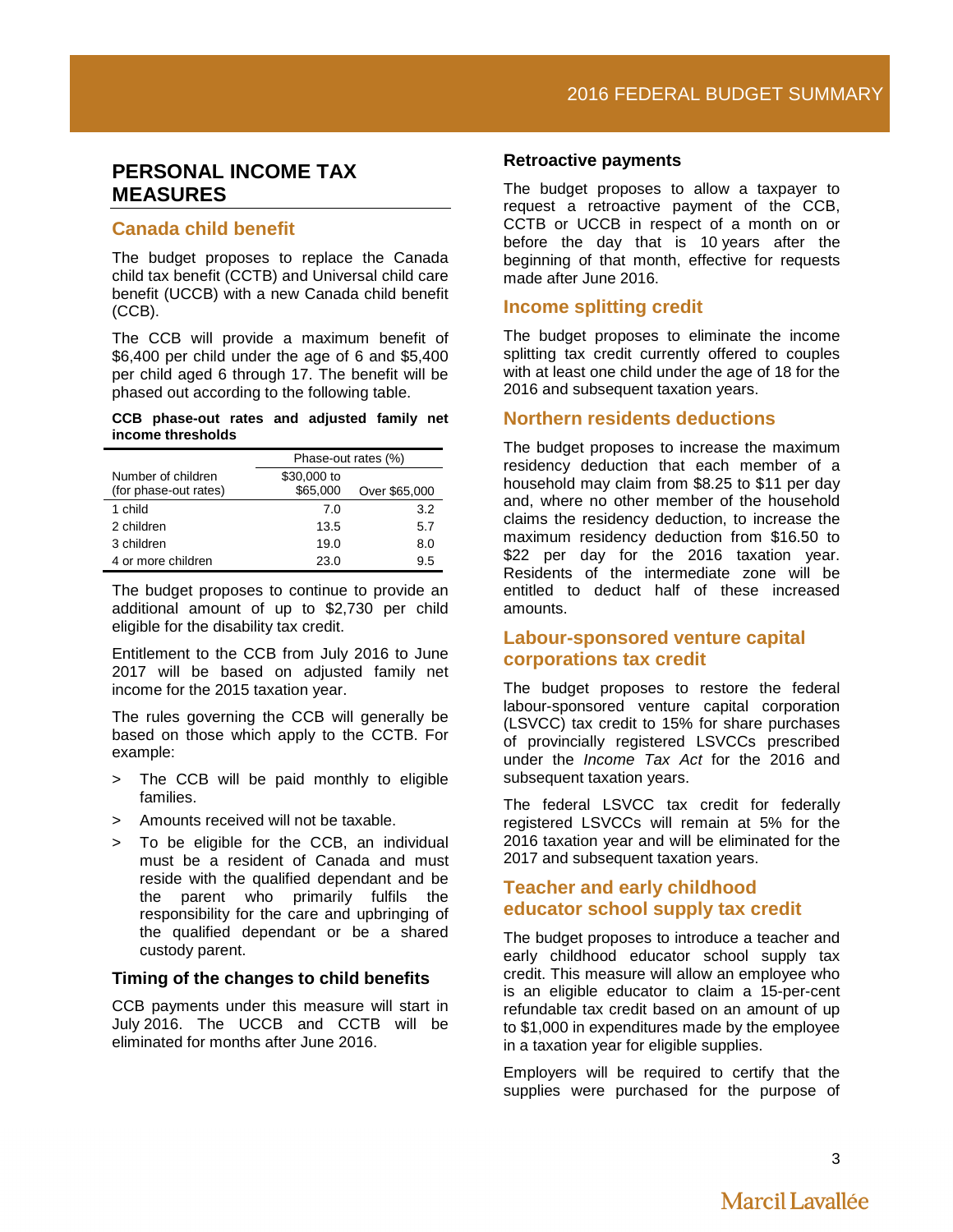teaching or otherwise enhancing learning in a classroom or learning environment.

## **Eligible educator**

Teachers will qualify as eligible educators if they hold a teacher's certificate that is valid in the province or territory in which they are employed. Likewise, early childhood educators will qualify as eligible educators if they hold a certificate or diploma in early childhood education recognized by the province or territory in which they are employed.

#### **Eligible supplies**

Eligible supplies will include the following durable goods: games and puzzles; supplementary books for classrooms; educational support software; or containers (such as plastic boxes or banker boxes for themes and kits). Eligible supplies will also include consumable goods, such as:

- > construction paper for activities, flashcards or activity centres;
- > items for science experiments, such as seeds, potting soil, vinegar, baking soda and stir sticks;
- art supplies, such as paper, glue and paint; and
- > various stationery items, such as pens, pencils, posters and charts.

This measure will apply to supplies acquired on or after January 1, 2016.

# **Mineral exploration tax credit for flow-through share investors**

The budget proposes to extend eligibility for the mineral exploration tax credit for one year, to flow-through share agreements entered into on or before March 31, 2017.

## **Education and textbook tax credits**

The budget proposes to eliminate the education and textbook tax credits as of January 1, 2017. Unused education and textbook credit amounts carried forward from years prior to 2017 will remain available to be claimed in 2017 and subsequent years.

#### **Canada student grants enhancement**

The budget proposes to increase Canada Student Grant amounts by 50%:

- > from \$2,000 to \$3,000 per year for students from low-income families;
- > from \$800 to \$1,200 per year for students from middle-income families; and
- > from \$1,200 to \$1,800 per year for part-time students.

Under the new model, the existing low- and middle-income thresholds will be replaced with a single progressive threshold under which grant amounts will gradually decline based on income and family size.

# **Children's fitness and arts tax credits**

The budget proposes to phase out the children's fitness and arts tax credits by reducing the 2016 maximum eligible amounts from \$1,000 to \$500 for the children's fitness tax credit and from \$500 to \$250 for the children's arts tax credit. The supplemental amounts for children eligible for the disability tax credit will remain at \$500 for 2016. Both credits will be eliminated for the 2017 and subsequent taxation years.

# **Top marginal income tax rate – consequential amendments**

The budget proposes amendments to reflect the new top marginal income tax rate for individuals (33%) that will, for instance:

- > provide a 33-per-cent charitable donation tax credit (on donations above \$200) to trusts that are subject to the 33-per-cent rate on all of their taxable income;
- > apply the new 33-per-cent top rate on excess employee profit sharing plan contributions;
- > increase from 28% to 33% the tax rate on personal services business income earned by corporations; and
- > amend the recovery tax rule for qualified disability trusts to refer to the new 33-percent top rate.

These measures will apply to the 2016 and later taxation years. The charitable donation tax credit measure will be limited to donations made after the 2015 taxation year. In the case of the rate increase on personal services business income earned by corporations in taxation years that straddle 2015 and 2016, the rate increase will be prorated according to the number of days in the taxation year that are after 2015.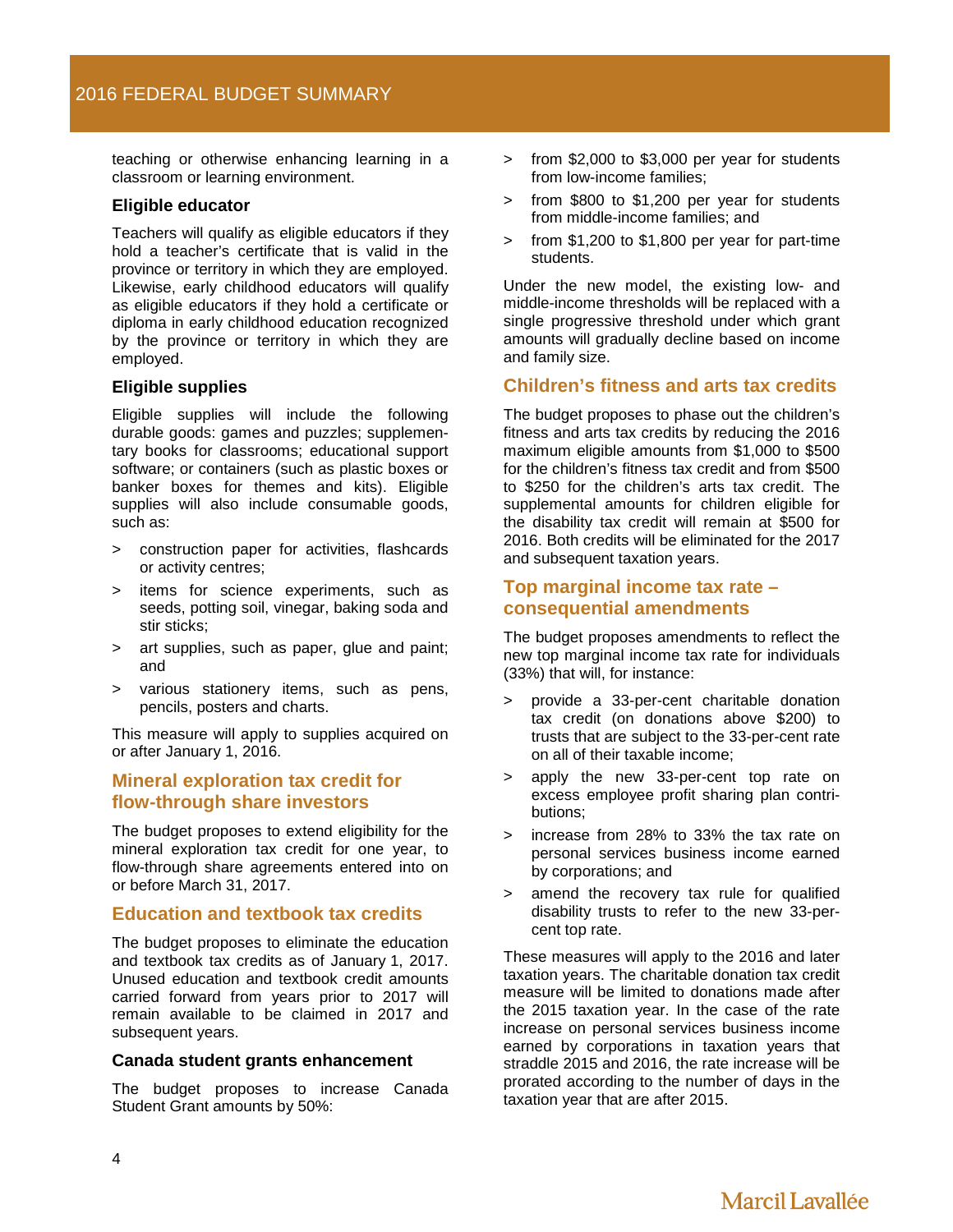# **Taxation of switch fund shares**

The budget proposes to amend the *Income Tax Act* so that an exchange of shares of a mutual fund corporation (or investment corporation) that results in the investor switching between funds will be considered for tax purposes to be a disposition at fair market value. The measure will not apply to switches where the shares received in exchange differ only in respect of management fees or expenses to be borne by investors and otherwise derive their value from the same portfolio or fund within the mutual fund corporation (e.g., the switch is between different series of shares within the same class).

This measure will apply to dispositions of shares that occur after September 2016.

#### **Sales of linked notes**

The budget proposes to amend the *Income Tax Act* so that the return on a linked note retains the same character whether it is earned at maturity or reflected in a secondary market sale. Specifically, a deeming rule will apply for the purposes of the rule relating to accrued interest on sales of debt obligations. This deeming rule will treat any gain realized on the sale of a linked note as interest that accrued on the debt obligation for a period commencing before the time of the sale and ending at that time. When a linked note is denominated in a foreign currency, foreign currency fluctuations will be ignored for the purposes of calculating this gain. An exception will also be provided where a portion of the return on a linked note is based on a fixed rate of interest. In that case, any portion of the gain that is reasonably attributable to market interest rate fluctuations will be excluded.

This measure will apply to sales of linked notes that occur after September 2016.

## **Improving the quality of life for seniors**

#### **Increasing the guaranteed income supplement for single seniors**

The budget proposes to increase the Guaranteed Income Supplement top-up benefit by up to \$947 annually for the most vulnerable single seniors starting in July 2016.

Single seniors with annual income (other than Old Age Security and Guaranteed Income

Supplement benefits) of about \$4,600 or less will receive the full increase of \$947. Above this income threshold, the amount of the increased benefit will be gradually reduced.

## **Restoring the eligibility ages of the old age security program**

The budget proposes to cancel the provisions in the *Old Age Security Act* that increase the age of eligibility for Old Age Security and Guaranteed Income Supplement benefits from 65 to 67 and Allowance benefits from 60 to 62 over the 2023 to 2029 period.

## **Increased support for senior couples living apart**

The budget proposes to introduce amendments to the *Old Age Security Act* that will ensure that couples who receive Guaranteed Income Supplement and Allowance benefits and have to live apart for reasons beyond their control (such as a requirement for long-term care) will receive benefits based on their individual incomes.

# <span id="page-5-0"></span>**BUSINESS INCOME TAX MEASURES**

# **Electric vehicle charging stations**

The budget proposes to expand Classes 43.1 and 43.2 by making electric vehicle charging stations eligible to these categories, based upon whether they meet certain power thresholds. Electric vehicle charging stations set up to supply at least 90 kilowatts of continuous power will be eligible for inclusion in Class 43.2. Those charging stations set up to supply more than 10 kilowatts but less than 90 kilowatts of continuous power will be eligible for inclusion in Class 43.1.

The measure will apply in respect of new property acquired for use on or after March 22, 2016.

# **Electrical energy storage**

The budget proposes two changes.

First, it proposes to clarify and expand the range of electrical energy storage property that is eligible for accelerated CCA to include a broad range of short- and long-term storage equipment<br>when ancillary to electricity generation ancillary to electricity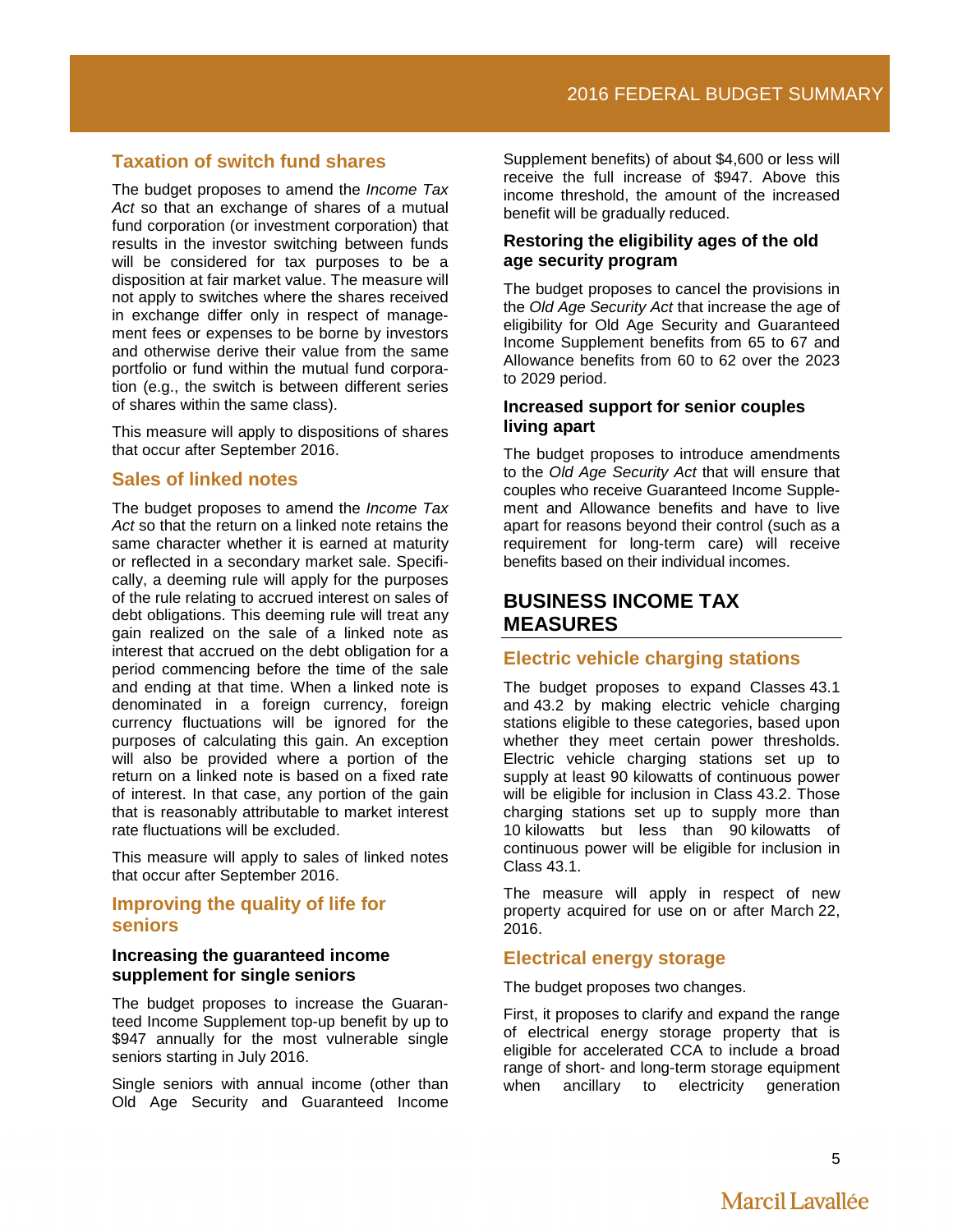technologies eligible for inclusion in CCA Classes 43.1and 43.2.

Second, it is proposed to allow stand-alone electrical energy storage property to be included in Class 43.1 provided that the round trip efficiency of the equipment is greater than 50 per cent.

The measure will apply in respect of new property acquired for use on or after March 22, 2016.

#### **Small business taxation**

#### **Small business tax rate**

The budget proposes that the small business tax rate remain at 10.5% after 2016. The budget also proposes to maintain the current gross-up factor and dividend tax credit (DTC) rate applicable to non-eligible dividends. Specifically, the gross-up factor applicable to non-eligible dividends will be maintained at 17% and the corresponding DTC rate at 21/29 of the gross-up amount.

#### **Multiplication of the small business deduction**

The budget proposes measures to prevent business owners from multiplying access to the \$500,000 small business deduction using complex partnership and corporate structures.

#### *Partnerships*

More precisely, the budget proposes to extend the specified partnership income rules to partnership structures in which a CCPC provides services or property to a partnership where the CCPC or a shareholder of the CCPC is a member of the partnership or does not deal at arm's length with a member of the partnership.

This measure will apply to taxation years that begin on or after March 22, 2016.

#### *Corporations*

The budget proposes to amend the *Income Tax Act* so that a CCPC's active business income from providing services or property in its taxation year to a private corporation becomes ineligible for the small business deduction if the CCPC, one of its shareholders or a person who does not deal at arm's length with such a shareholder has an interest in the private corporation. However, this private corporation that is a CCPC

will be entitled to assign all or a portion of its unused business limit to one or more CCPCs that are ineligible for the small business deduction under this proposal because they provided services or property to the private corporation.

This ineligibility for the small business deduction will not apply to a CCPC if all or substantially all of its active business income for the taxation year is earned from providing services or property to arm's length persons other than the private corporation.

This measure will apply to taxation years that begin on or after March 22, 2016. However, a private corporation will be entitled to assign all or a portion of its unused business limit in respect of its taxation year that begins before and ends on or after March 22, 2016.

#### **Avoidance of the business limit and the taxable capital limit**

The budget proposes to amend the *Income Tax Act* to ensure that investment income derived from an associated corporation's active business will be ineligible for the small business deduction and be taxed at the general corporate income tax rate where the exception to the deemed associated corporation rule applies (i.e., an election not to be associated is made or the third corporation is not a CCPC).

This measure will apply to taxation years that begin on or after March 22, 2016.

#### **Consultation on active versus investment business**

The examination of the active versus investment business rules is now complete. The Government is not proposing any modification to these rules at this time.

# **Life insurance policies**

#### **Distributions involving life insurance proceeds**

The budget proposes to amend the *Income Tax Act* to ensure that the capital dividend account rules for private corporations, and the adjusted cost base rules for partnership interests, apply as intended.

The measure will provide that the insurance benefit limit applies regardless of whether the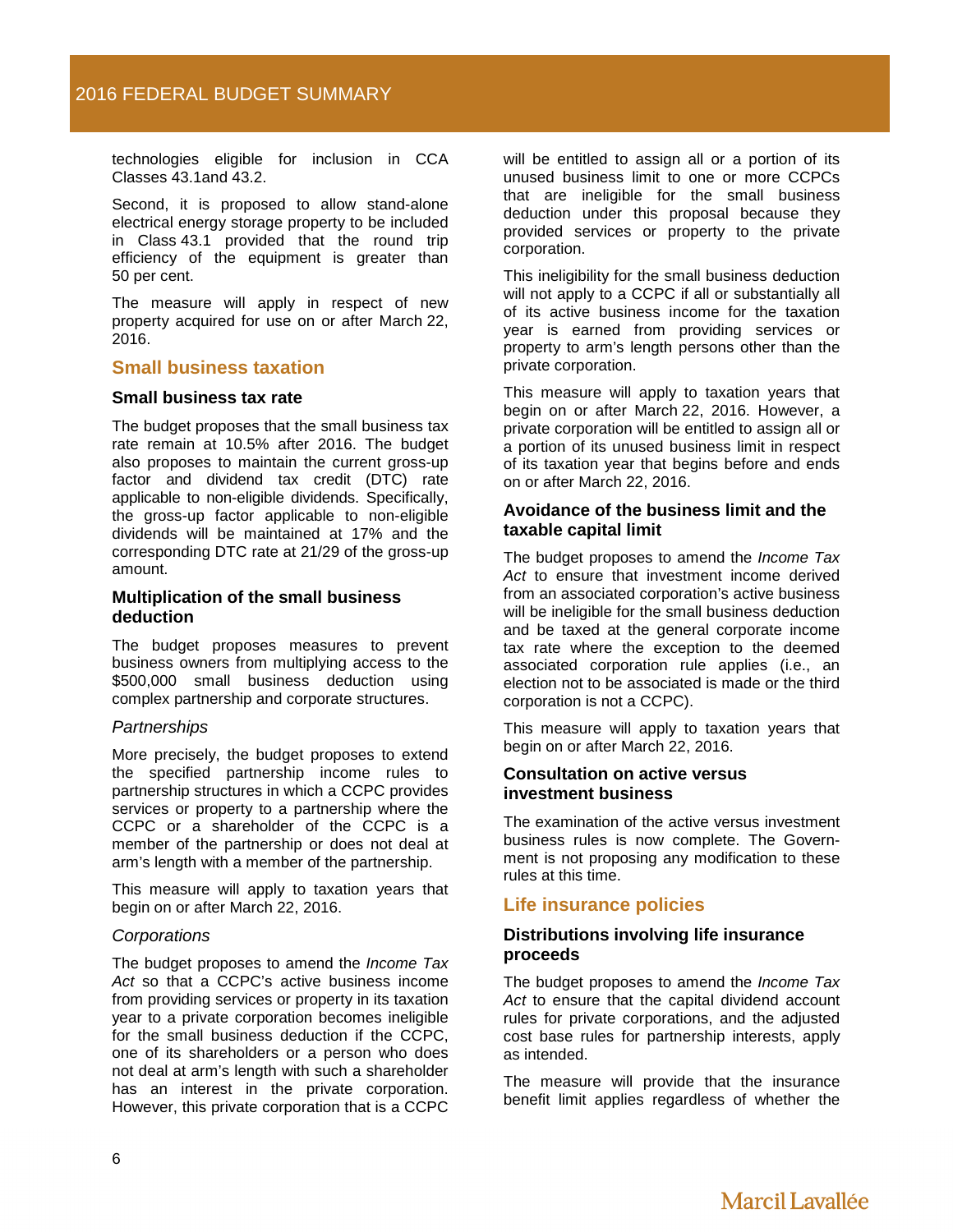corporation or partnership that receives the policy benefit is a policyholder of the policy. To that end, the measure will also introduce information-reporting requirements that will apply where a corporation or partnership is not a policyholder but is entitled to receive a policy benefit.

This measure will apply to policy benefits received as a result of a death that occurs on or after March 22, 2016.

#### **Transfers of life insurance policies**

The budget proposes amendments to the *Income Tax Act* to ensure that amounts are not inappropriately received tax-free by a policyholder as a result of a disposition of an interest in a life insurance policy.

The measure will, in applying the policy transfer rule, include the fair market value of any consideration given for an interest in a life insurance policy in the policyholder's proceeds of the disposition and the acquiring person's cost.

This measure will apply to dispositions that occur on or after March 22, 2016.

The budget also proposes to amend the capital dividend account rules for private corporations and the adjusted cost base rules for partnership interests. This amendment will apply where an interest in a life insurance policy was disposed of before March 22, 2016, for consideration in excess of the proceeds of the disposition determined under the policy transfer rule. In this case, the amount of the policy benefit otherwise permitted to be added to a corporation's capital dividend account, or the adjusted cost base of an interest in a partnership, will be reduced by the amount of the excess.

This measure will apply in respect of policies under which policy benefits are received as a result of deaths that occur on or after March 22, 2016.

# **Valuation for derivatives**

The budget proposes to exclude derivatives from the application of the inventory valuation rules while maintaining the status of such property as inventory. A related rule will also be introduced to ensure that taxpayers are not able to value derivatives using the lower of cost and market

method under the general principles for the computation of profit for tax purposes.

The measure will apply to derivatives entered into on or after March 22, 2016.

# **Eligible capital property**

The budget proposes to repeal the eligible capital property (ECP) regime, replace it with a new capital cost allowance (CCA) class available to businesses and provide rules to transfer taxpayers' existing cumulative eligible capital (CEC) pools to the new CCA class. The proposal is not intended to affect the application of the Goods and Services Tax/Harmonized Sales Tax (GST/HST) in this area.

#### **Proposed rules**

#### *New CCA class*

Expenditures that are currently added to CEC (at a 75-per-cent inclusion rate) will be included in the new CCA class (cat. 14.1) at a 100-per-cent inclusion rate. The new class will have a 5-percent annual depreciation rate. The existing CCA rules will generally apply, including rules relating to recapture, capital gains and depreciation (e.g., the "half-year rule").

Every business will be considered to have goodwill associated with it, even if there had not been an expenditure to acquire goodwill. An expenditure that did not relate to property will increase the capital cost of the goodwill of the business and, consequently, the balance of the new CCA class.

A receipt that did not relate to a specific property will reduce the capital cost of the goodwill of the business and, consequently, the balance of the new CCA class, by the lesser of the capital cost of the goodwill (which could be nil) and the amount of the receipt. If the amount of the receipt exceeds the capital cost of the goodwill, the excess will be a capital gain. Previously deducted CCA will be recaptured to the extent that the amount of the receipt exceeds the balance of the new CCA class.

#### *Transitional rules*

Under the proposal, CEC pool balances will be calculated and transferred to the new CCA class as of January 1, 2017. The opening balance of the new CCA class in respect of a business will be equal to the balance at that time of the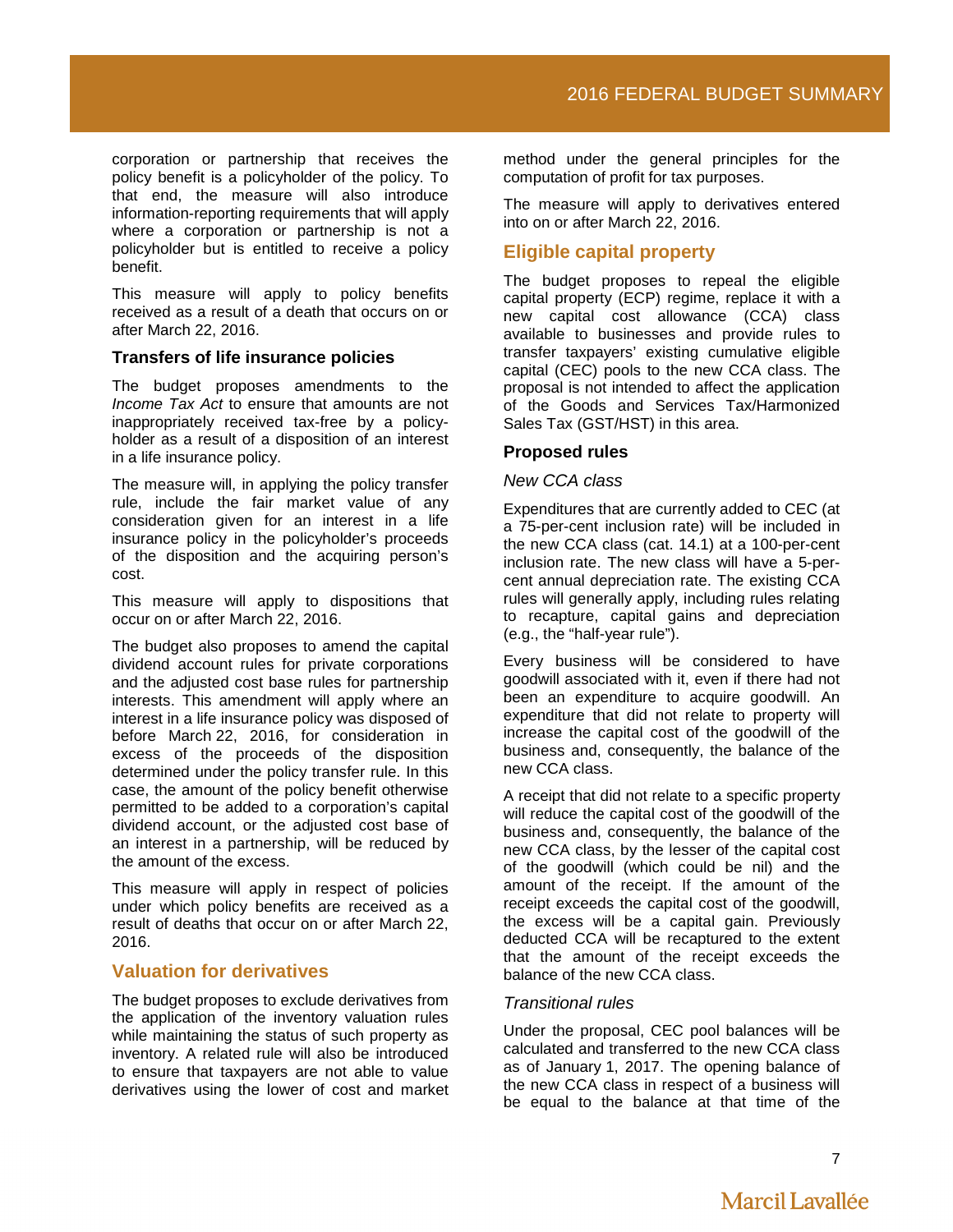existing CEC pool for that business. For the first ten years, the depreciation rate for the new CCA class will be 7% in respect of expenditures incurred before January 1, 2017.

Some receipts received after the time at which the new rules are implemented could relate to property acquired, or expenditures otherwise made, before that time. In this regard, certain qualifying receipts will reduce the balance of the new CCA class at a 75-per-cent rate. Receipts that qualify for the reduced rate will generally be receipts from the disposition of property the cost of which was included in the taxpayer's CEC and receipts that do not represent the proceeds of disposition of property.

The budget also proposes the following special rules to simplify the transition for small businesses:

- > A taxpayer will be permitted to deduct as capital cost allowance, in respect of expenditures incurred before 2017, the greater of \$500 per year and the amount otherwise deductible for that year. This additional allowance will be provided for taxation years that end prior to 2027.
- > A separate business deduction will be provided for the expenditures, such that the first \$3,000 of these expenditures will be treated as a current expense.

This measure, including the transitional rules, will apply as of January 1, 2017.

# <span id="page-8-0"></span>**INTERNATIONAL TAX MESURES**

## **Base erosion and profit shifting**

#### **Transfer pricing documentation** − **country-by-country reporting**

The budget proposes to implement country-bycountry reporting. This measure will apply only to multinational enterprises with total annual consolidated group revenue of €750 million or more.

The country-by-country reporting will be required for taxation years that begin after 2015.

#### **Treaty abuse**

The budget confirms the Government's commitment to address treaty abuse in accordance with the minimum standard.

#### **Spontaneous exchange of tax rulings**

The budget confirms the Government's intention to implement the BEPS minimum standard for the spontaneous exchange of certain tax rulings. The Canada Revenue Agency will commence exchanging tax rulings in 2016 with other jurisdictions.

# **Cross-border surplus stripping**

The budget proposes to amend the exception in subsection 212.1(4), it will be clarified that, consistent with the policy of the anti-surplusstripping rule, the exception does not apply where a non-resident both (i) owns, directly or indirectly, shares of the Canadian purchaser corporation, and (ii) does not deal at arm's length with the Canadian purchaser corporation.

The budget also proposes to clarify the application of the anti-surplus-stripping rule by deeming the non-resident to receive non-share consideration from the Canadian purchaser corporation in such situations.

# <span id="page-8-1"></span>**SALES AND EXCISE TAX MEASURES**

#### **Health measures**

#### **Medical and assistive devices**

The budget proposes to add insulin pens, insulin pen needles and intermittent urinary catheters to the list of zero-rated medical devices.

This measure will apply to supplies made after March 22, 2016 and to supplies made on or before March 22, 2016, unless the supplier charged, collected or remitted GST/HST in respect of the supply.

#### **Purely cosmetic procedures**

The budget proposes to clarify that the GST/HST generally applies to supplies of purely cosmetic procedures provided by all suppliers, including registered charities.

This measure will apply to supplies made after March 22, 2016.

## **Exported call centre services**

The budget proposes to modify the zero-rating rules for certain exported supplies of call centre services. Specifically, the supply of a service of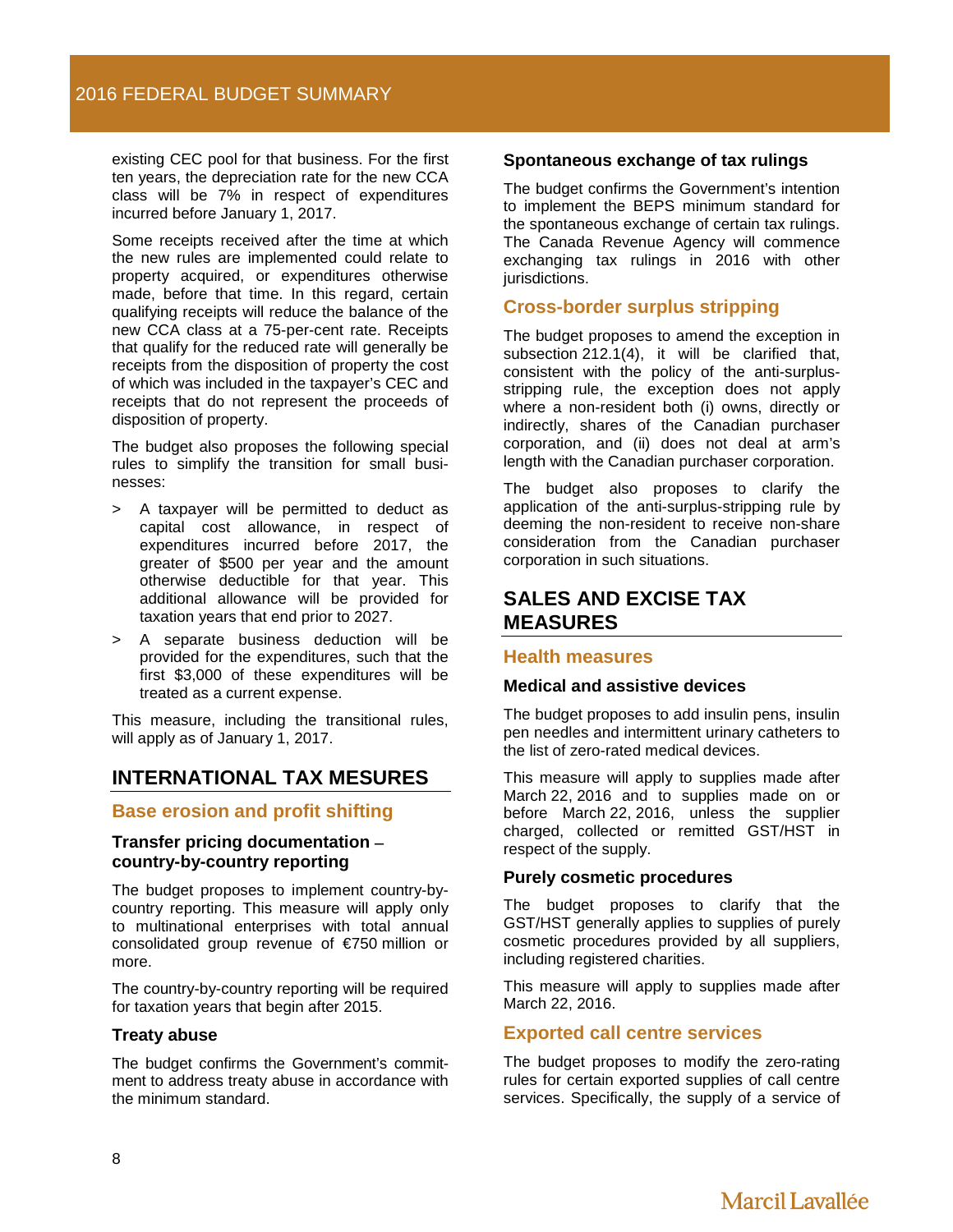rendering technical or customer support to individuals by means of telecommunications (e.g., by telephone, email or web chat) will generally be zero-rated for GST/HST purposes if:

- > the service is supplied to a non-resident person that is not registered for GST/HST purposes; and
- > it can reasonably be expected at the time the supply is made that the technical or customer support is to be rendered primarily to individuals who are outside Canada at the time the support is rendered to those individuals.

This measure will apply to supplies made after March 22, 2016. It will also apply to supplies made on or before March 22, 2016 in cases where the supplier did not, on or before March 22, 2016, charge, collect or remit an amount as or on account of tax under Part IX of the *Excise Tax Act* in respect of the supply.

# **GST/HST on donations to charities**

The budget proposes a change to provide that when a charity supplies property or services in exchange for a donation and when an income tax receipt may be issued for a portion of the donation, only the value of the property or services supplied will be subject to GST/HST. The proposal will apply to supplies that are not already exempt from GST/HST.

This measure will apply to supplies made after March 22, 2016.

In addition, where a charity did not collect GST/HST on the full value of donations made in exchange for an inducement, for supplies made between December 21, 2002 (when the income tax split-receipting rules came into effect) and March 22, 2016, the following transitional relief will be provided:

- > If GST/HST was charged on only the value of the inducement, consistent with the income tax split-receipting rules, or if the value of the inducement was less than \$500, the donors' and charities' GST/HST obligations will effectively be satisfied, resulting in no further GST/HST owing.
- > In other cases, the charity will be required to remit GST/HST on the value of the

inducement only (i.e., the relieving splitreceipting rules will apply).

# **Closely related test**

The closely related concept is reflected in a test that requires the parent to have nearly complete ownership and voting control over the subsidiary corporation. The current test requires that the parent corporation or partnership own 90% or more of the value and number of the shares of the subsidiary corporation that have full voting rights under all circumstances.

The budget proposes to require that, in addition to meeting the conditions of the current test, a corporation or partnership must also hold and control 90% or more of the votes in respect of every corporate matter of the subsidiary corporation (with limited exceptions) in order to be considered closely related.

This measure will generally apply as of March 23, 2017. The measure will apply as of March 23, 2016 for the purposes of determining whether the conditions of the closely related test are met in respect of elections under section 150 and section 156 of the *Excise Tax Act* that are filed after March 22, 2016 and that are to be effective as of March 23, 2016.

# <span id="page-9-0"></span>**STATUS OF OUTSTANDING TAX MEASURES**

The budget confirms the Government's intention to proceed with the following tax and related measures that were announced in the current session of Parliament but have not yet been legislated:

- > the common reporting standard established by the Organisation for Economic Cooperation and Development for the automatic exchange of financial account information between tax authorities; and
- > legislative proposals on the income tax rules for certain trusts and their beneficiaries (draft legislative proposals were released for comment on January 15, 2016).

The budget also confirms the Government's intention to proceed with tax and related measures, as modified, to take into account consultations and deliberations since their announcement or release, relating to: